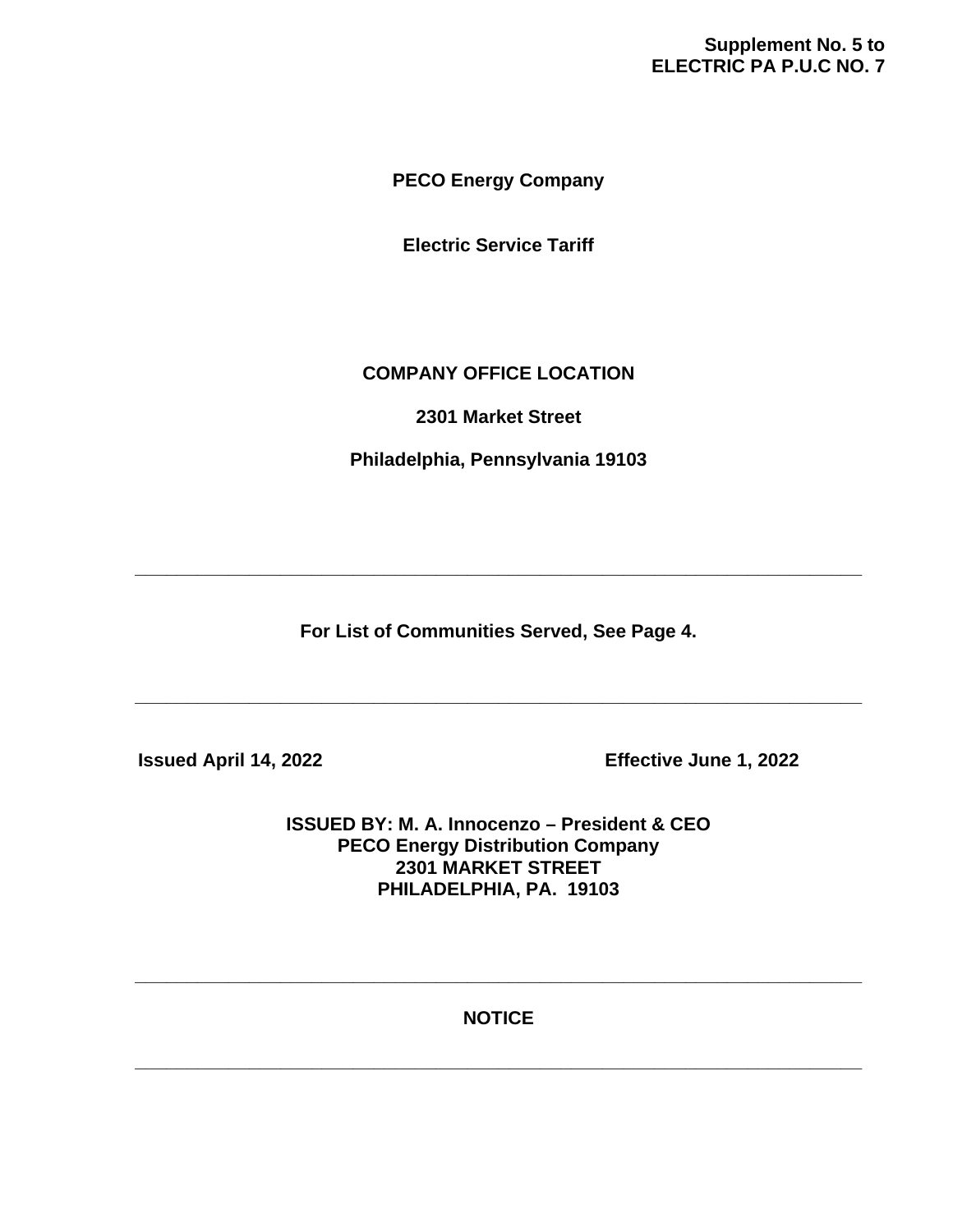# **LIST OF CHANGES MADE BY THIS SUPPLEMENT**

# **GENERATION SUPPLY ADJUSTMENT FOR PROCUREMENT CLASSES 1 AND 2 LOADS UP TO 100KW – 2nd REVISED PAGE NO. 36, 2nd REVISED PAGE NO. 37, 2nd REVISED PAGE NO. 37A**

Reflects quarterly adjustments to the GSA 1 and 2 Procurement Classes, Time-Of-Use (TOU) pricing and annual adjustments to TOU Pricing Multipliers pursuant to the Order at Docket No. P-2020-3019290.

#### **GENERATION SUPPLY ADJUSTMENT FOR PROCUREMENT CLASS 3/4 LOADS GREATER THAN 100KW**

**2nd REVISED PAGE NO. 38** 

Reflects quarterly adjustments for the GSA 3/4 Hourly Pricing Procurement Classes pursuant to the Order at Docket No. P-2020-3019290.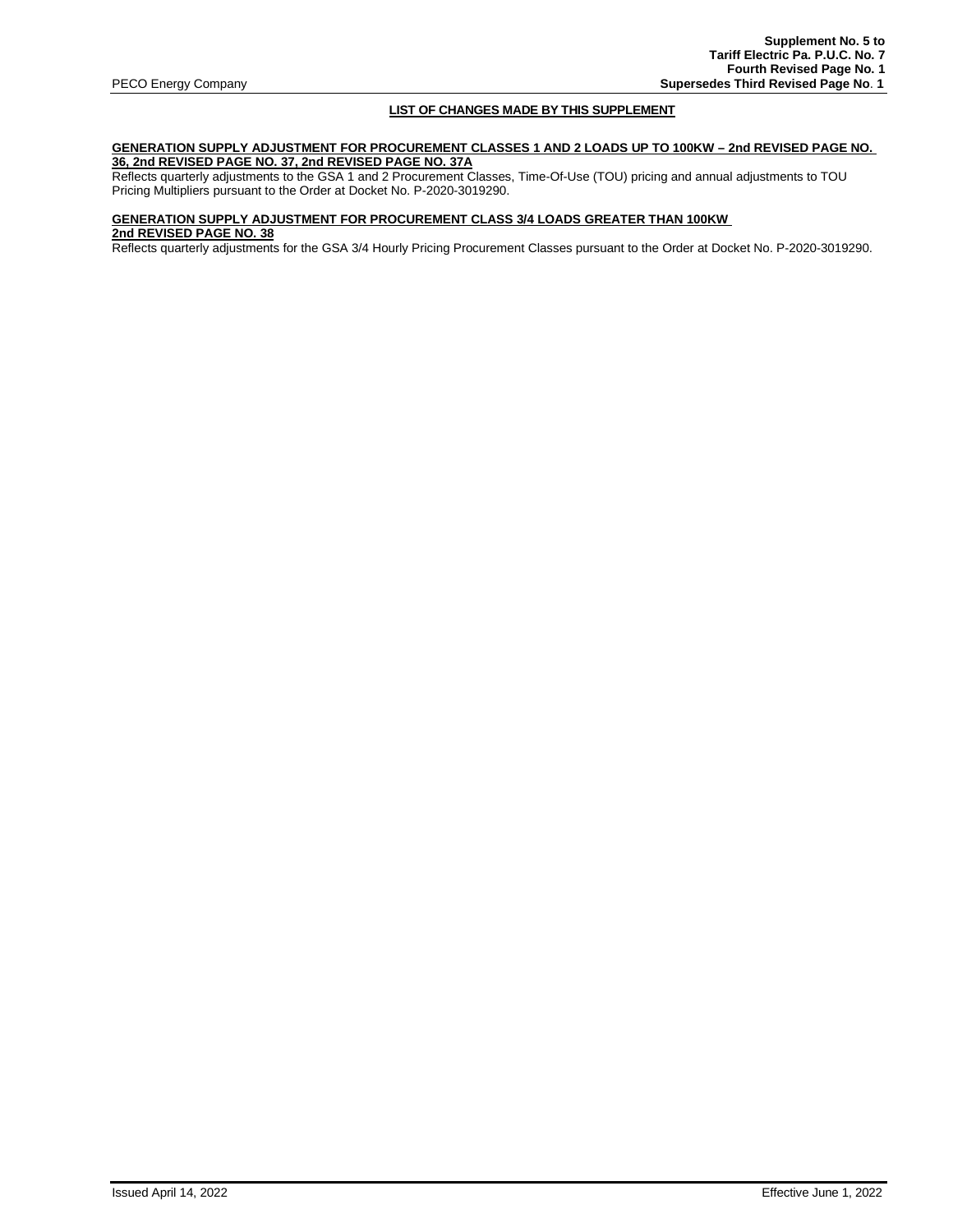$\sim$ 

# **TABLE OF CONTENTS**

| RULES AND REGULATIONS:                                                                    |  |
|-------------------------------------------------------------------------------------------|--|
|                                                                                           |  |
|                                                                                           |  |
|                                                                                           |  |
|                                                                                           |  |
|                                                                                           |  |
|                                                                                           |  |
|                                                                                           |  |
|                                                                                           |  |
|                                                                                           |  |
|                                                                                           |  |
|                                                                                           |  |
|                                                                                           |  |
|                                                                                           |  |
|                                                                                           |  |
|                                                                                           |  |
|                                                                                           |  |
|                                                                                           |  |
|                                                                                           |  |
|                                                                                           |  |
|                                                                                           |  |
|                                                                                           |  |
|                                                                                           |  |
|                                                                                           |  |
|                                                                                           |  |
|                                                                                           |  |
|                                                                                           |  |
|                                                                                           |  |
|                                                                                           |  |
|                                                                                           |  |
|                                                                                           |  |
|                                                                                           |  |
|                                                                                           |  |
|                                                                                           |  |
|                                                                                           |  |
|                                                                                           |  |
|                                                                                           |  |
| PROVISION FOR THE RECOVERY OF ENERGY EFFICIENCY AND CONSERVATION PROGRAM COSTS PHASE IV47 |  |
|                                                                                           |  |
| RATES:                                                                                    |  |
|                                                                                           |  |
|                                                                                           |  |
|                                                                                           |  |
|                                                                                           |  |
|                                                                                           |  |
|                                                                                           |  |
|                                                                                           |  |
|                                                                                           |  |
|                                                                                           |  |
|                                                                                           |  |
|                                                                                           |  |
|                                                                                           |  |
|                                                                                           |  |
|                                                                                           |  |
|                                                                                           |  |
| RIDERS:                                                                                   |  |
|                                                                                           |  |
|                                                                                           |  |
|                                                                                           |  |
|                                                                                           |  |
|                                                                                           |  |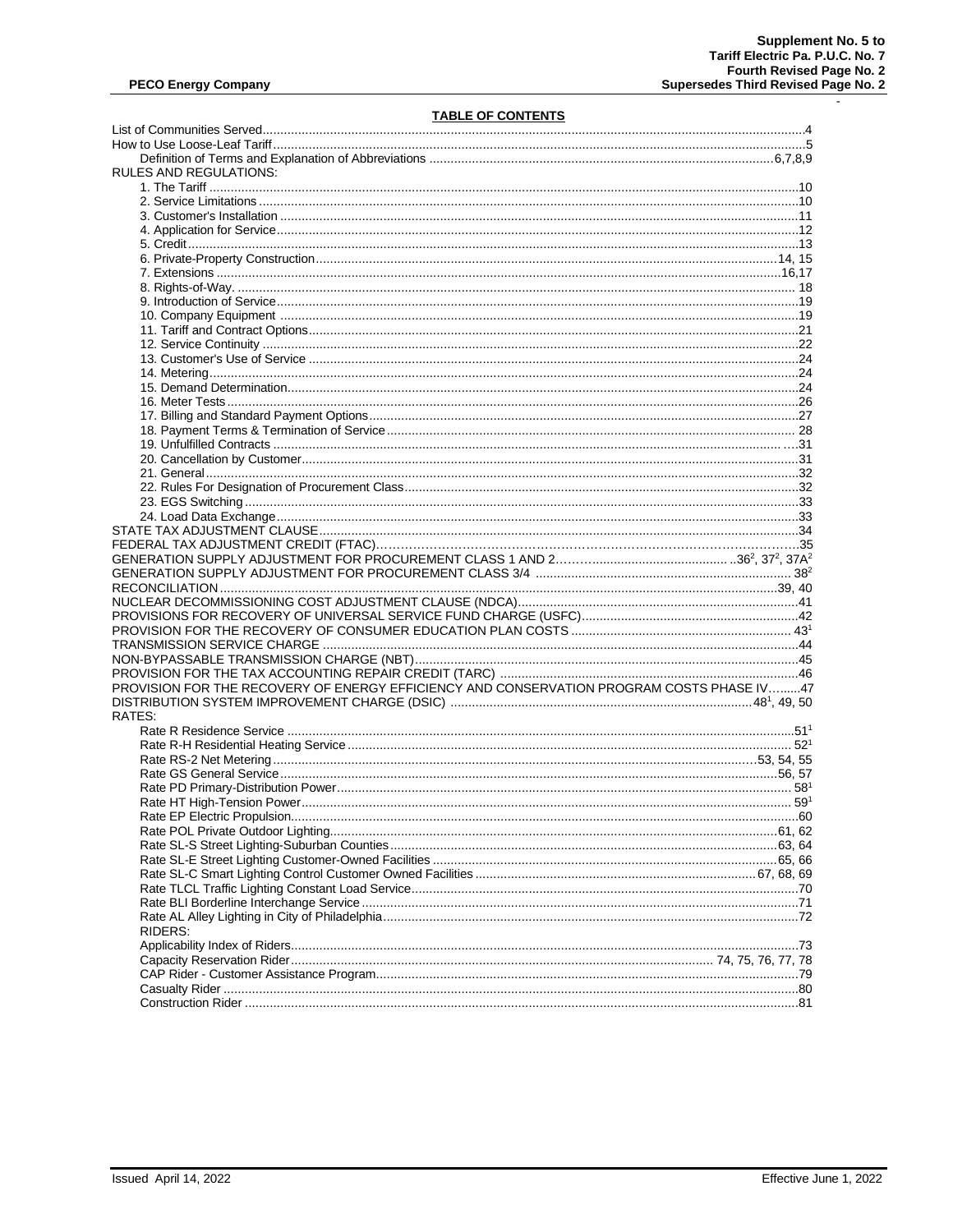#### **GENERATION SUPPLY ADJUSTMENT FOR PROCUREMENT CLASSES 1 AND 2 LOADS UP TO 100KW**

**Applicability: June 1, 2017** this adjustment shall apply to all customers taking default service from the Company with demands up to 100 kW. The rate contained herein shall be calculated to the nearest one thousandth of a cent. The GSA shall contain the cost of generation supply for each tariff rate.

**Pricing:** The rates below shall include the cost of procuring power to serve the default service customers including the cost of complying with the Alternative Energy Portfolio Standards Act ("AEPS" or the "Act") plus associated administrative expenses incurred in acquiring power and gaining regulatory approval of any procurement strategy and plan. The pricing for default service will represent the estimate of the cost to serve the specific tariff rate for the next quarterly period beginning with the three months ended August 31, 2017. The rates in this tariff shall be updated quarterly on June 1, September 1, December 1 and March 1 commencing June 1, 2017 and are not prorated. If the balance of over/(under) recovery gets too large, the Company can file a reconciliation that will mitigate the subsequent impact. The generation service charge shall be calculated using the following formula:

# **GSA(n) = (C-E+A)/S\*1/(1-T)\* (1-ALL)/(1-LL) +AEPS/S\*1/(1 - T) + WC** where;

**C**= The sum of the amounts paid to the full requirements suppliers providing the power for the quarterly period, the spot market purchases for the quarterly period, plus the cost of any other energy acquired for the quarterly period. Cost shall include energy, capacity and ancillary services, distribution line losses, cost of complying with the Alternative Energy Portfolio Standards, and any other load serving entity charges other than network transmission service and costs assigned under the Regional Transmission Expansion Plan. Ancillary services shall include any allocation by PJM to PECO default service associated with the failure of a PJM member to pay its bill from PJM as well as the load serving entity charges listed in the Supply Master Agreement Exhibit D as the responsibility of the supplier. This component shall include the proceeds and costs from the exercise of Auction Revenue Rights granted to PECO by PJM.

**AEPS =** The projected total cost of complying with the Alternative Energy Portfolio Standards Act ("AEPS" or the "Act") not included in the C component above for the quarterly period for each procurement class. Costs include the amount paid for Alternative Energy and/or Alternative Energy Credits ("AEC's") purchased for compliance with the Act, the cost of administering and conducting any procurement of Alternative Energy and/or AEC's, payments to the AEC program administrator for its costs of administering an alternative energy credits program, payments to a third party for its costs in operating an AEC registry, any charge levied by PECO's regional transmission operator to ensure that alternative energy sources are reliable, a credit for the sale of any AEC's sold during the calculation period, and the cost of Alternative Compliance Payments that are deemed recoverable by the Commission, plus any other direct or indirect cost of acquiring Alternative Energy and/or AEC's and complying with the AEPS statute.

**E** = Experienced over or under-collection calculated under the reconciliation provision of the tariff to be effective semiannually with recovery during the periods March 1 through August 31 of the current year and September 1 of the current year through February 28 (29) of the following year.

**A** = Administrative Cost - This includes the cost of the Independent Evaluator, consultants providing guidance on the development of the procurement plan, legal fees incurred gaining approval of the plan and any other costs associated with designing and implementing a procurement plan including the cost of the pricing forecast necessary for estimating cost recoverable under this tariff. Also included in this component shall be the cost to implement real time pricing or other time sensitive pricing such as dynamic pricing that is required of the Company or is approved in its Act 129 filing. Administrative Costs also includes any other costs incurred to implement retail market enhancements directed by the Commission in its Retail Market Investigation at Docket No. I-2011-2237952 or any other applicable docket that are not recovered from EGSs or through another rate.

**S** = Estimated sales for the period the rate is in effect for the classes to which the rate is applicable. Six month sales are used for the E factor with effective periods March 1 through August 31 of the current year and September 1 of the current year through February 28 (29) of the following year.

**T** = The currently effective gross receipts tax rate.

**n** = The procurement class for which the GSA is being calculated.

**ALL** = Average line losses for the procurement class.

**LL** = Line losses for the specific rate class provided in the Company's Electric Generation Supplier Coordination Tariff rule 6.6.

**WC** = \$0.00021/kWh to represent the cash working capital for power purchases.

**Auction Revenue Rights (ARR) =** Allocated annually by PJM to Firm transmission customers, the ARR's allow a Company to select rights to specific transmission paths in order to avoid congestion charges. In general, the line loss adjustment is applicable to Procurement Class 2 only as those classes contain rate classes with three different line loss factors: Current Charges:

| Rate |         | <b>GSA Price</b> |
|------|---------|------------------|
| R    | GSA (1) | \$0.06909        |
| RH   | GSA (1) | \$0.06909        |
| GS   | GSA (2) | \$0.07026        |

**(C)**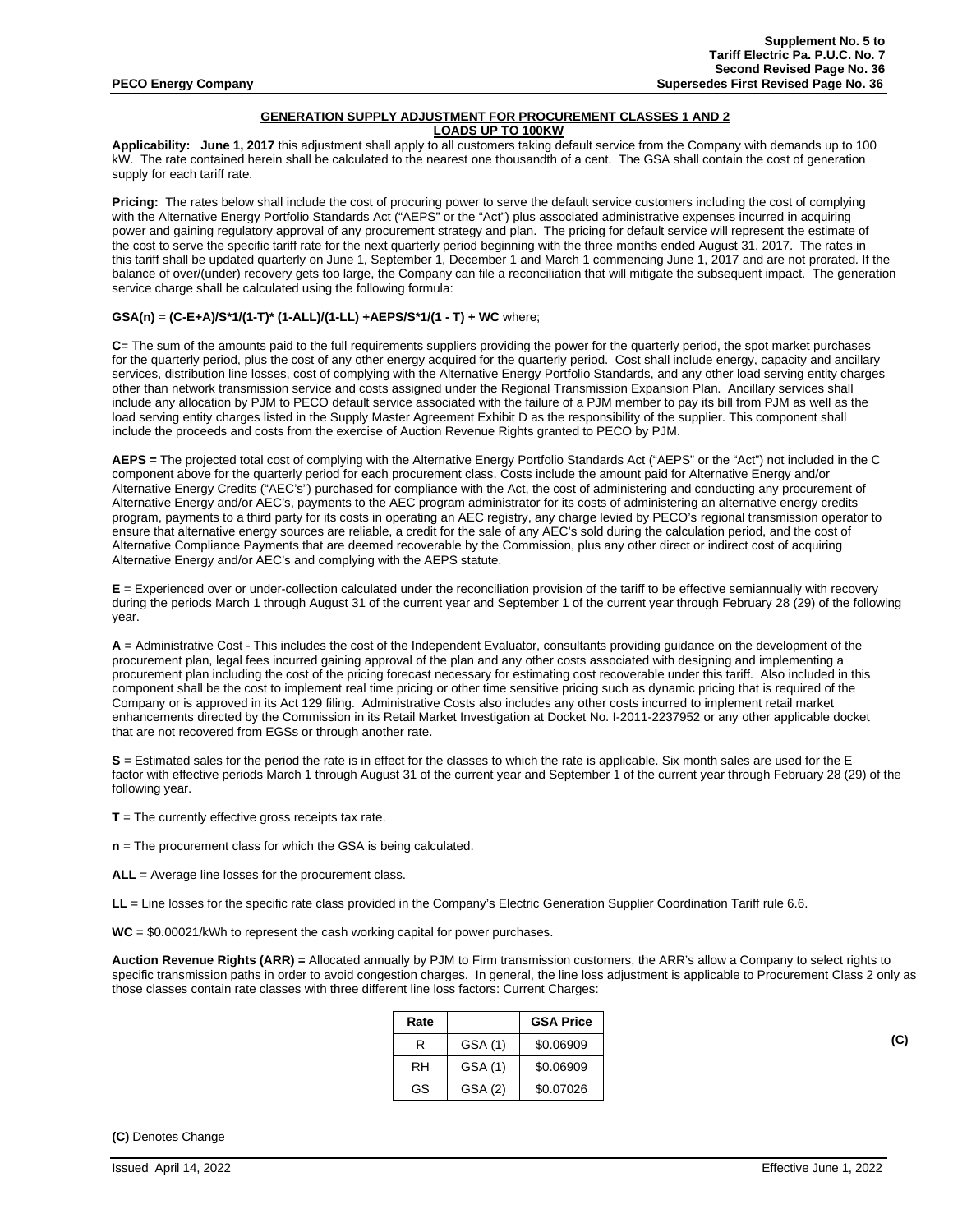# **GENERATION SUPPLY ADJUSTMENT FOR PROCUREMENT CLASSES 1 AND 2 LOADS UP TO 100KW (CONTINUED)**

| PD               | GSA (2) | \$0.06905 |
|------------------|---------|-----------|
| НT               | GSA (2) | \$0.06624 |
| POL*             | GSA (2) | \$0.06143 |
| $SL-S^*$         | GSA (2) | \$0.06143 |
| <b>TLCL</b>      | GSA (2) | \$0.07026 |
| $SL-E^*$         | GSA (2) | \$0.06143 |
| AL*              | GSA (2) | \$0.06143 |
| $SI - C^{*, **}$ | GSA (2) | \$0.06143 |

\* Prices shall exclude capacity from the Procurement Class 2 RFP results.

\*\* Rate SL-C was effective July 1, 2019 pursuant to the Order at Docket No. R-2018-3000164

Procedure: For Procurement Classes 1 and 2 the GSA shall be filed 45 days before the effective dates of June 1, September 1**,**  December 1 and March 1 in conjunction with the Reconciliation Schedule.

**Time-Of-Use (TOU) Pricing Option:** The TOU Pricing Option provides eligible customers with an opportunity to shift energy usage away from peak periods, when wholesale electricity demand and prices are high, to off-peak periods, when demands and prices are lower. Customers may voluntarily request this option in lieu of Standard Pricing described above and must meet the TOU Eligibility Requirements below. (Customers electing this option are billed based on interval-metered consumption of usage within each TOU Pricing Period. Beginning and ending reads are not applicable TOU billing determinants.) Commencing September 1, 2021, TOU Pricing Option rates will be updated quarterly in concurrence with the Standard GSA on June 1, September 1, December 1 and March 1 and are not prorated.

The year-round TOU Pricing Periods, TOU Period Allocators ["PA-GSA(n)"], and TOU Pricing Multipliers ["PM-GSA(n)"] from June 1, 2022 **(C)** through May 31, 2023 are as follows:

| <b>TOU Pricing Period</b> | Days/Hours Included                                                    | <b>TOU Period</b><br>Allocator<br>PA-GSA(1) | <b>TOU Period</b><br>Allocator<br>PA-GSA(2) | <b>TOU Pricing Multiplier</b><br>PM-GSA(1)<br>(Ratio to Super Off-Peak) | <b>TOU Pricing Multiplier</b><br>PM-GSA(2)<br>(Ratio to Super Off-Peak) |     |
|---------------------------|------------------------------------------------------------------------|---------------------------------------------|---------------------------------------------|-------------------------------------------------------------------------|-------------------------------------------------------------------------|-----|
| Peak ("PP")               | $2:00 - 6:00$ p.m.<br>Monday through Friday,<br>excluding PJM holidays | 12%                                         | 14%                                         | $7.14 - to - 1$                                                         | $5.61 - to - 1$                                                         | (C) |
| Super Off-Peak ("SOPP")   | Midnight $(12 a.m.) - 6 a.m.$<br>Every day                             | 20%                                         | 20%                                         | $1-t$ o-1                                                               | $1-to-1$                                                                |     |
| Off-Peak ("OPP")          | All other hours                                                        | 68%                                         | 66%                                         | 1.61-to-1                                                               | $1.72 - to - 1$                                                         | (C) |

Commencing with the GSA and TOU rates effective June 1, 2022, PECO may update the TOU Pricing Multipliers in the above table annually, using a rolling five years of historical PJM Day-Ahead Spot Market Pricing energy data and Reliability Pricing Model capacity pricing data for the PECO zone. PECO will **only** update the applicable TOU Pricing Multipliers if the use of such data would result in no more than a 10% change from the prior-year's TOU Pricing Multipliers. If these updates would exceed 10%, the applicable TOU Pricing Multipliers will be changed by exactly 10%.

To calculate the quarterly TOU Pricing Option rates, the Company will first calculate the quarterly TOU Super Off-Peak Price ("SOPP") in accordance with the formula set forth below:

#### **TOU SOPP GSA(n) = Standard GSA(n) \* [ 1 / SOPP-F(n) ]** where;

**Standard GSA(n)** = Defined as above for Standard Pricing.

**SOPP-F(n)** = Super Off-Peak Price Factor representing the ratio of the Standard GSA(n) to the Super Off-Peak Price, calculated as follows:

#### **TOU SOPP PA-GSA(n) + [ (TOU OPP PM-GSA(n) \* TOU OPP PA-GSA(n) ] + [ (TOU PP PM-GSA(n) \* TOU PP PA-GSA(n) ]**

The Company will then calculate the quarterly TOU Peak ("PP") and Off-Peak ("OPP") prices as follows:

#### **TOU PP GSA(n) = TOU SOPP GSA(n) \* TOU PP PM-GSA** and;

### **TOU OPP GSA(n) = TOU SOPP (GSA(n) \* TOU OPP PM-GSA**.

**(C)** Denotes Change

**(C)**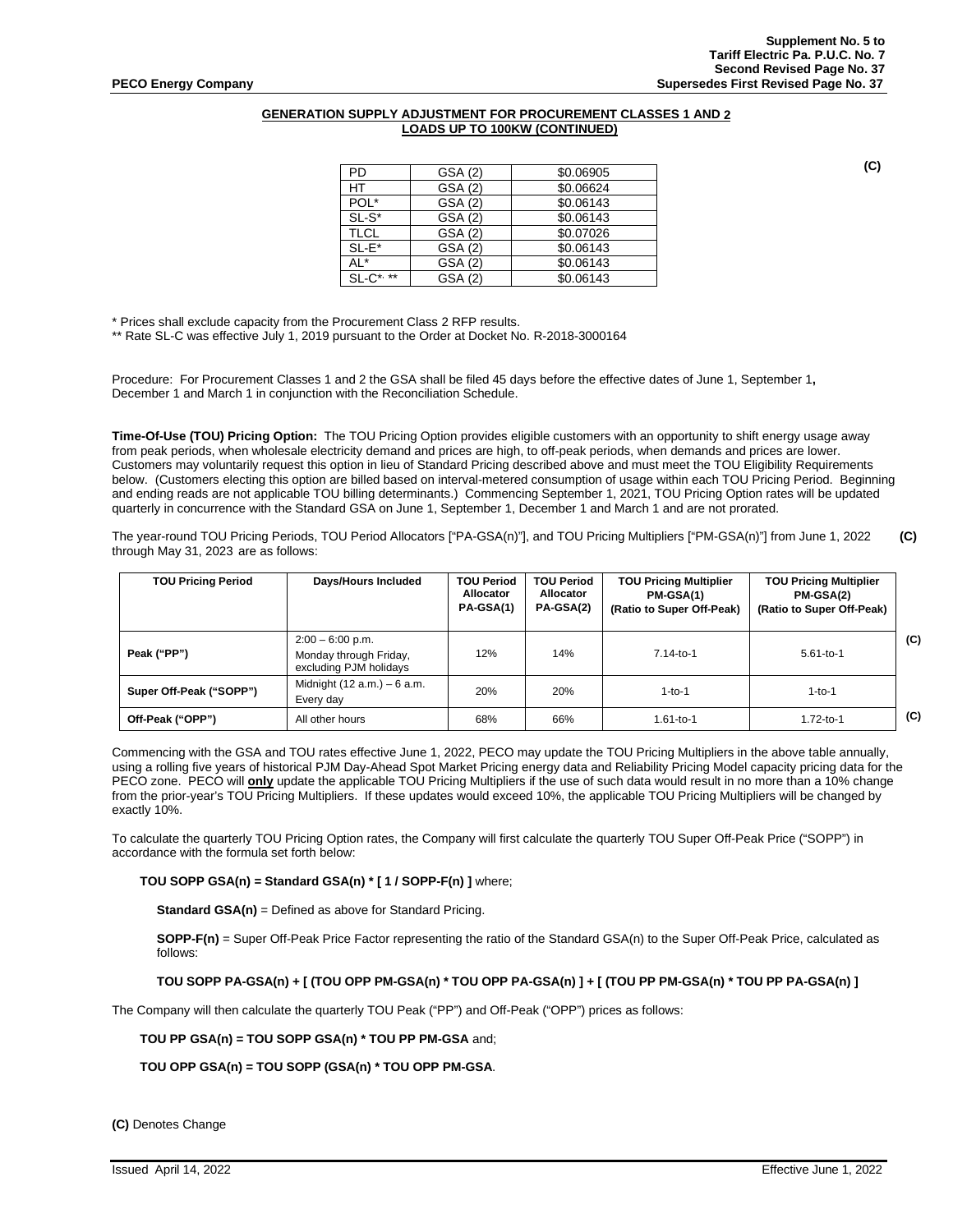# **GENERATION SUPPLY ADJUSTMENT FOR PROCUREMENT CLASSES 1 AND 2 LOADS UP TO 100KW (CONTINUED)**

### **Current TOU Pricing Option Charges:**

| <b>TOU Rate</b>   | Peak ("PP")<br>(2-6 PM Monday-Friday, excluding holidays) | Super Off-Peak ("SOPP")<br>$(12-6$ AM all days) | Off-Peak ("OPP")<br>(All other times) |
|-------------------|-----------------------------------------------------------|-------------------------------------------------|---------------------------------------|
| R (GSA 1)         | \$0.22927                                                 | \$0.03211                                       | \$0.05170                             |
| <b>RH (GSA 1)</b> | \$0.22927                                                 | \$0.03211                                       | \$0.05170                             |
| GS (GSA 2)        | \$0.18586                                                 | \$0.03313                                       | \$0.05698                             |
| PD (GSA 2)        | \$0.18266                                                 | \$0.03256                                       | \$0.05600                             |
| HT (GSA 2)        | \$0.17520                                                 | \$0.03123                                       | \$0.05372                             |

# **TOU Eligibility Requirements and Switching Rules:**

The TOU Pricing Option is available to new and existing Customers in Procurement Classes 1 or 2 with a smart meter configured to measure energy consumption in watt-hours. This includes Customers in the above referenced Procurement Classes taking default service from the Company and who also participate in the Company's RS-2 (Net Metering) tariff, except for virtual net metered Customers. Residential Customers enrolled in the Company's Customer Assistance Program (CAP) are not eligible for the TOU Pricing Option.

As a prerequisite for enrollment, the Customer must have a valid e-mail address to ensure the Company is able to provide the enrolled TOU Pricing Option Customer with timely and meaningful communications regarding their bill savings performance.

Participating Customers will remain on the TOU Pricing Option rate until they affirmatively elect to return to PECO's Standard GSA rate, switch to an EGS, or otherwise become ineligible.

Customers who select the TOU Pricing Option may leave at any time without incurring related penalties or fees. However, Customers who select and subsequently leave the TOU Pricing Option for any reason may not re-enroll on the TOU Pricing Option rate for twelve billing months after switching off the TOU Pricing Option rate.